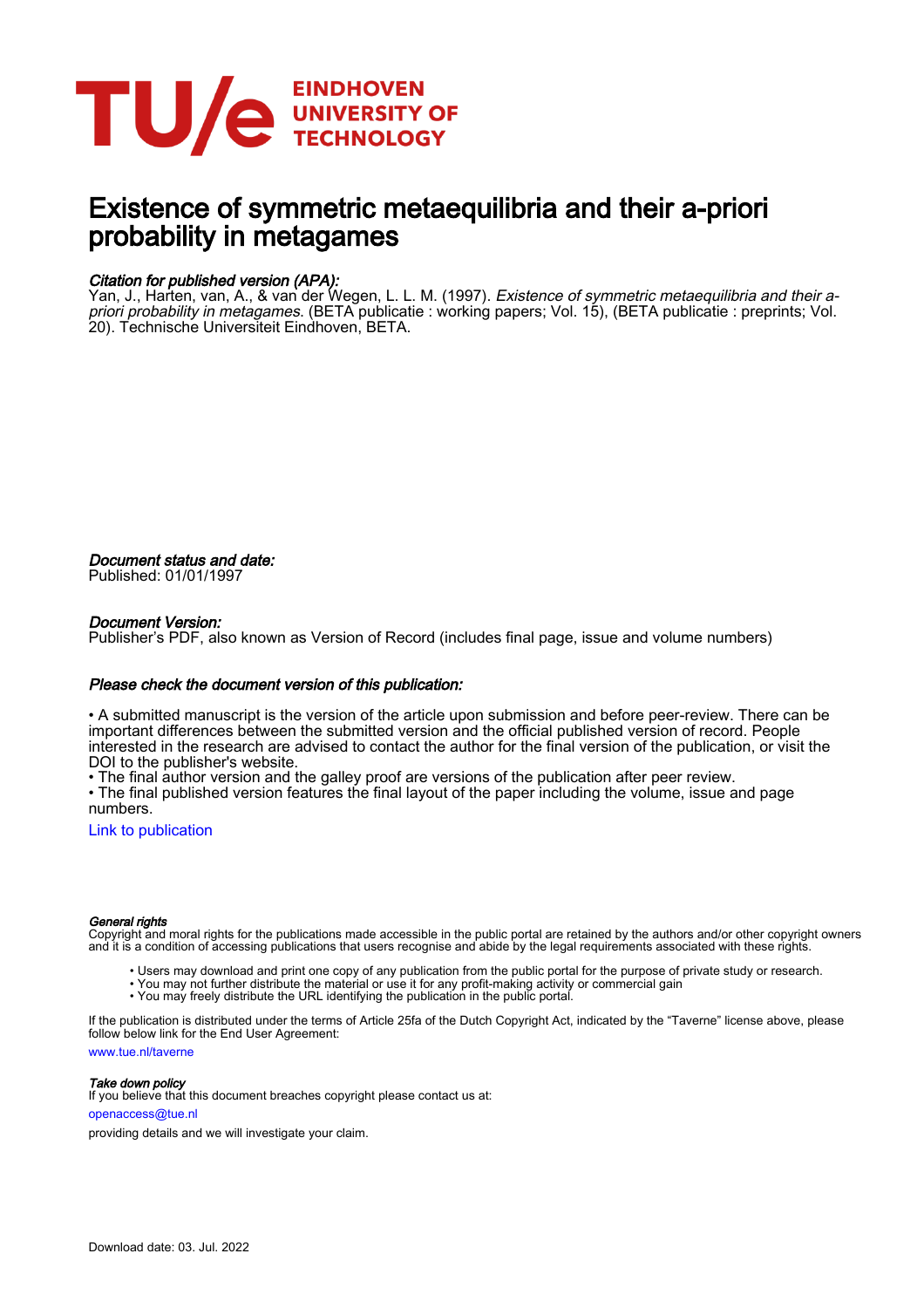# Existence of Symmetric Metaequilibria and Their A-Priori Probability in Metagames J. Yan, A. van Harten, L. van der Wegen<br>  $Q \rightarrow Q$ <br>  $Q \rightarrow Q$

| <b>BETA-publicatie</b>         | <b>PR-20</b>                          |
|--------------------------------|---------------------------------------|
| ISSN                           | 1386-9213; PR-20                      |
| <b>NUGI</b>                    | $\therefore$ 684                      |
| Enschede                       | December 1997                         |
| Keywords                       | Metagames, Metaequilibrium, Existence |
| <b>BETA-Research Programme</b> | <b>Operations Management</b>          |
| Te publiceren in               |                                       |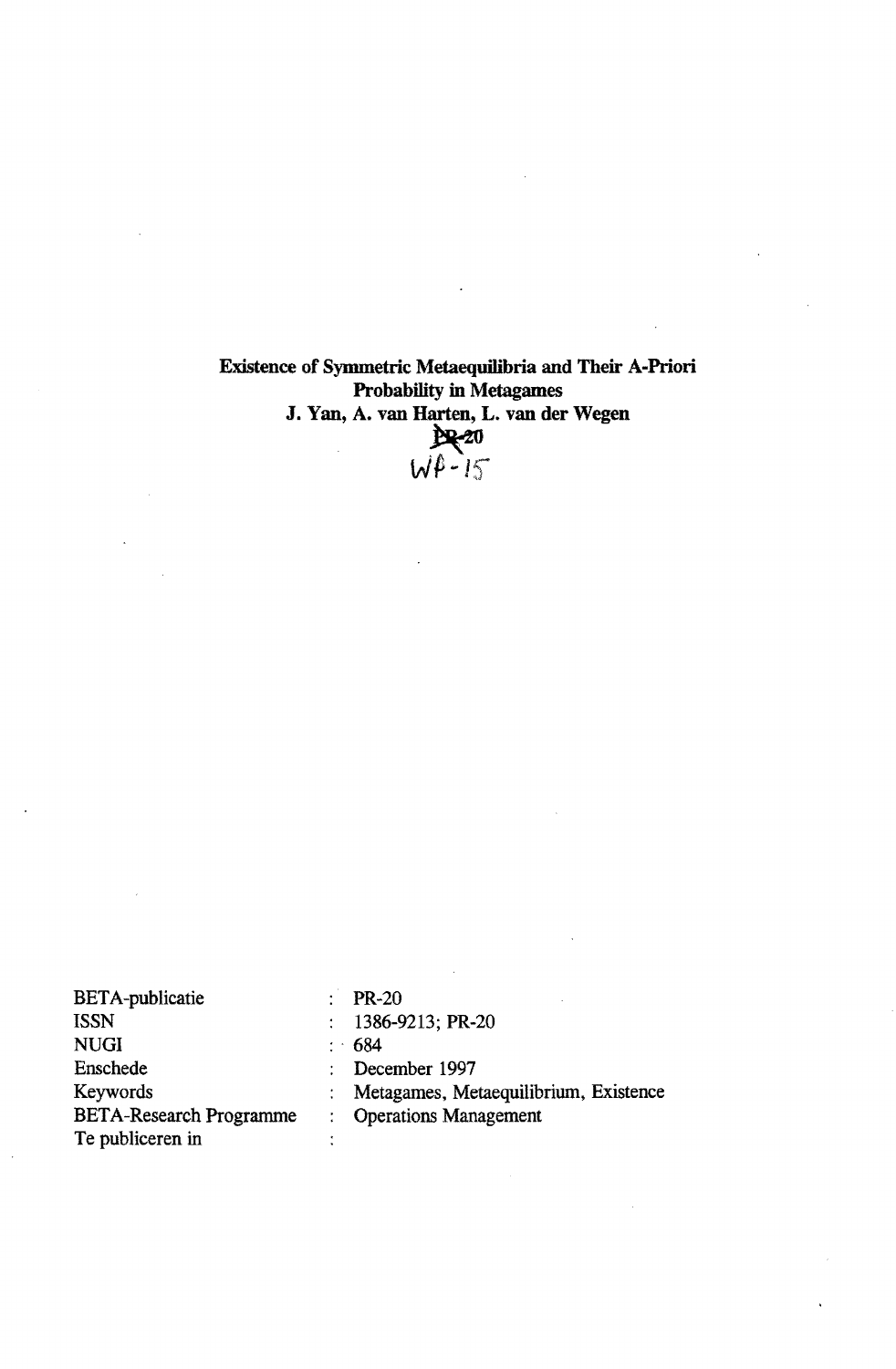### *Existence of Symmetric Metaequilibria and Their A-Priori Probability in Metagames*

Jiang Van, Aart van Harten and Leo van der Wegen University of Twente/The Netherlands

Tel: 31-053-4894090 Fax: 31-053-4892159 Email: j.yan@sms.utwente.nl Address: University of Twente Faculty of Technology and Management/ OMST P.O. Box 217, 7500 AE Enschede The Netherlands

#### KeyWords:

Metagames, Metaequilibrium, Existence

#### Abstract:

This article gives some results on the existence of symmetric metaequilibrium solutions for metagames in the case of two players with *m* and *n* strategies, respectively. We discuss the apriori probability of *mxn* metagames having symmetric metaequilibrium solutions and we give a lower bound for this probability. It turns out to be at least  $1-e^{-1}$  for any scale of two-player metagames. For reaching these goals, a metagames algorithm is introduced based on a characteristic function and we consider its features.

#### o. Introduction

Metagame Theory (Howard, 1971) as a branch of classical game theory is a very useful analysis instrwnent in the decision making field. Compared with classical game theory, it is often more practical and easier to use because it considers only the order of preferences of the possible outcomes from the point of view of each player. Since concrete payoff values are not used, but only their ordinal significance (D.V. Lindley, 1985), it is very well fit for complex problems in competitive situations. An impressive example based on metagame theory is the conflict analysis methodology of Fraser and Hipel (1984). Metagame theory may give representative models for conflict situations in the real world,

1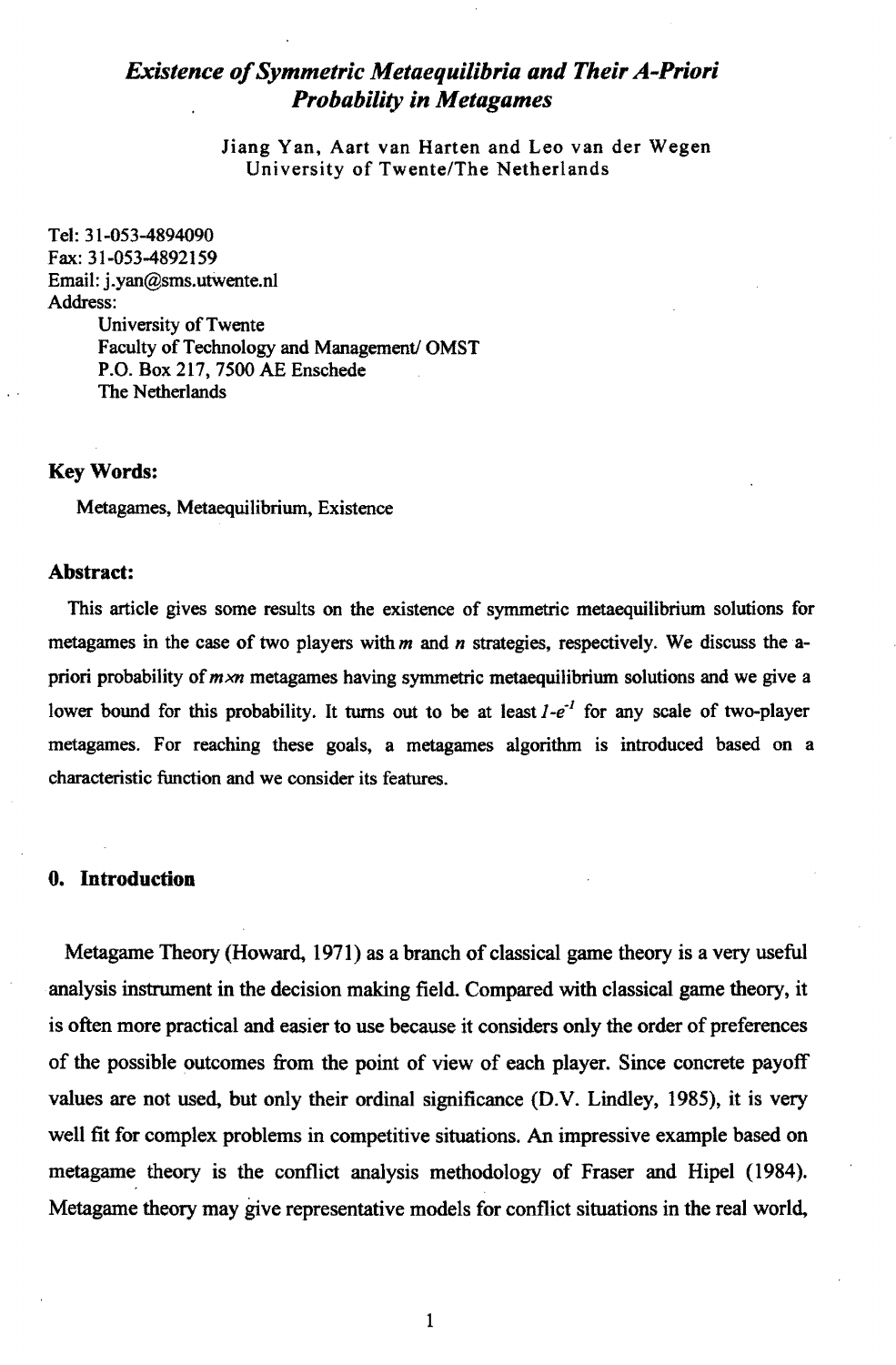especially in the case of two conflicting parties. In this article some basic properties of such metagames for two players are studied.

The sigmficant outcomes or solutions in metagames analysis or conflict analysis for all players are called symmetric metaequilibria or symmetric metarational outcomes (L.C. Thomas, 1984. N.M. Fraser, K.W. Hipel, 1984). Such solutions are called metaequilibria in the paper for the purpose of simplification. Similar to classical game theory, a metaequilibrium in the case of two players does not always exist. This means that possibly for a given conflict problem we can not get stable outcomes for all players and the problem would have no solution in that situation, This article considers the existence of metaequilibria in the case of two players. We give several theorems for the existence of metaequilibria for metagames in the case of two players with *m* and *n* strategies, respectively. To prove the theorems, we frrst survey some main ideas to calculate the metaequilibria in the case of two players. Furthermore, an important characteristic function and its features, such as monotonicity properties are presented. Based on this function the theorems are proved. From these theorems we obtain a lower bound for the a-priori probability that metaequilibria exist. Taking the limit value for  $m, n \rightarrow \infty$  for *m ×n* metagames with two players we derive the general lower bound *l*-e<sup>-1</sup>.

#### 1. Metagames: some notations and definitions

For a given metagame with two players, we denote *I* as player one, *II* as the other player. Player *I* has strategy set  $S<sup>I</sup>$  with *m* strategies, player *II* has strategy set  $S<sup>II</sup>$  with *n* strategies. According to the assessment of each strategy combination,  $(i, j) \in S^l \times S^l$ , each player forms its preference for any given situation. Suppose player I has a set of preferences ordered as  $P^I$  for the outcomes (i, j)  $\in S^I \times S^I$ , so we have

$$
P^I = \{p^1, p^2, \dots, p^{mn}\} \text{ with } p^r \ge p^s, \text{ if } r > s; r, s \in \{1, 2, \dots, mn\}.
$$
\nSuppose player II has its preferences ordered as  $Q^I$ :

\n
$$
Q^{II} = \{q^I, q^2, \dots, q^{mn}\} \text{ with } q^u \ge q^v, \text{ if } u > v; u, v \in \{1, 2, \dots, mn\}.
$$

If both player I and player II have no repeated preferences with  $p^2 = p^{2+1}$  and  $q^x = q^{x+1}$ we have

 $P^{l} = \{p^{l}, p^{2}, \cdots, p^{mn}\}\$  with  $p^{r} > p^{s}$ , for any  $r > s$ ; r, s  $\in \{1, 2, \cdots, mn\}$ .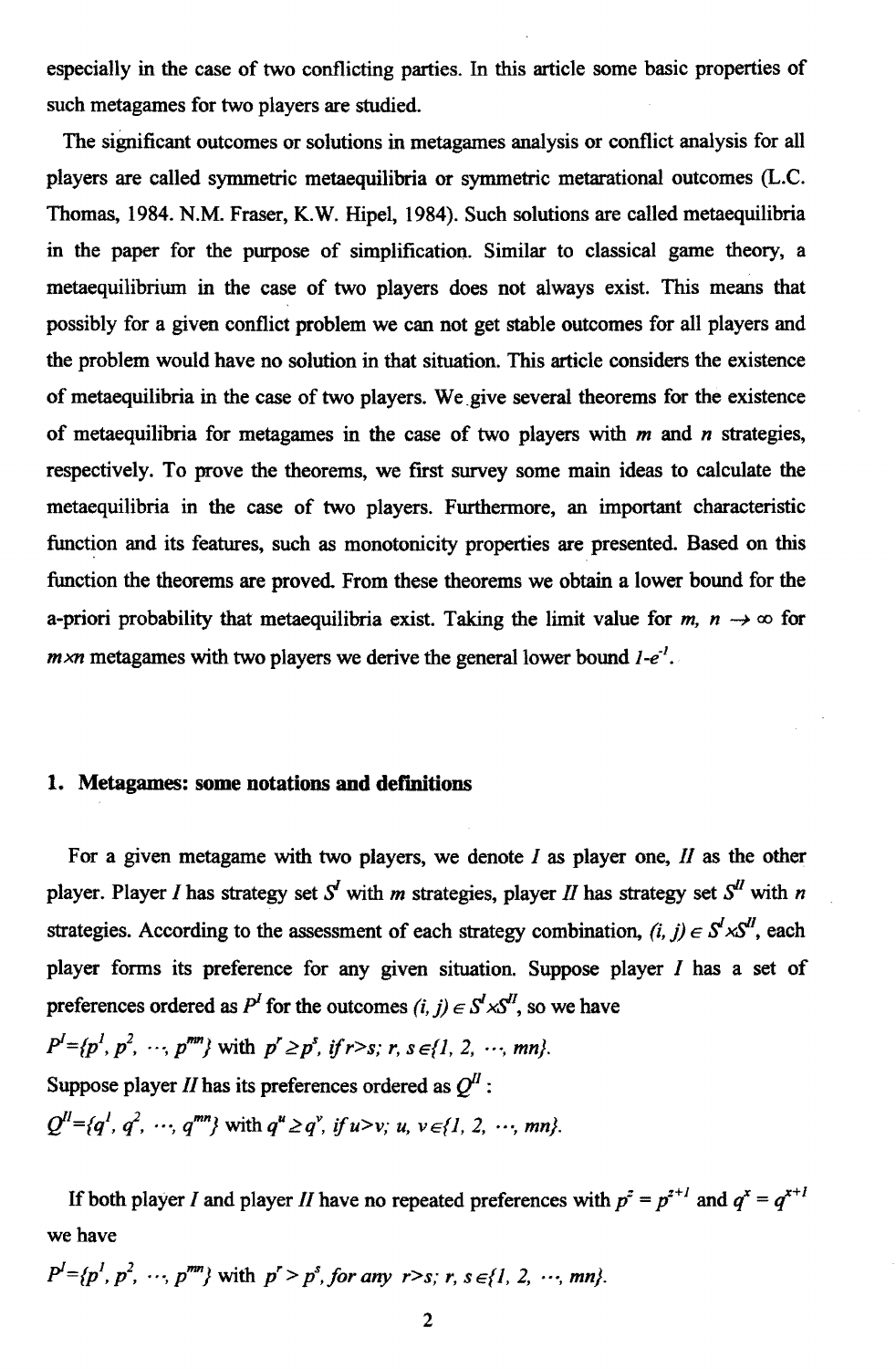$$
Q^{II} = \{q^1, q^2, \cdots, q^{mn}\} \text{ with } q^u > q^v, \text{ for any } u > v; u, v \in \{1, 2, \cdots, mn\}.
$$

The normal form (L.C. Thomas, 1984) of metagames consists of a double matrix, as shown in *Table* 1. The rows and columns of the matrix are related to strategies that are available to the players. The elements in the matrix are the pairs of preferences which are the outcomes of the metagame.

*Player II:*  
\n
$$
S_1^H
$$
  $S_2^H$   $\cdots$   $S_n^H$   
\n $S_1^I$   $\begin{bmatrix} (p,q)_{11} & (p,q)_{12} & \cdots & (p,q)_{1n} \\ (p,q)_{21} & (p,q)_{22} & \cdots & (p,q)_{2n} \\ \vdots & \vdots & \vdots & \cdots & \vdots \\ S_m^I & (p,q)_{m1} & (p,q)_{m2} & \cdots & (p,q)_{mn} \end{bmatrix}$   
\n**Table 1** (1-1)

Based on metagame theory, metarationality of an outcome (symmetric metaequilibria or symmetric metarational outcomes) for both players can be determined along the line of the Characterisation Theory (Howard. 1971), (L.C.Thomas, 1984):

For a  $m \times n$  metagame, let  $(P, Q)_{m \times n}$  be the double matrix of pair preferences for both players as introduced above and  $(p)_{ij}$ ,  $(q)_{ij}$  the preference for situation (*i*, *j*) of each of the players. The symmetric metaequilibria set R is the intersection of sets  $R_1$ ,  $R_2$ ,  $R_3$ ,  $R_4$ , i.e.,  $R=R_1 \cap R_2 \cap R_3 \cap R_4$ . The sets  $R_1$ ,  $R_2$ ,  $R_3$ ,  $R_4$  are defined below:

$$
R_{i} = \{ (i, j) | (p)_{ij} \ge e_{1} \}
$$
  
\n
$$
e_{i} = \min \{ \max(p)_{i1}, \max(p)_{i2}, \cdots, \max(p)_{in} \}
$$
  
\n
$$
R_{2} = \{ (i, j) | (q)_{ij} \ge e_{2} \}
$$
  
\n
$$
e_{2} = \max \{ \min_{i} (q)_{i1}, \min_{i} (q)_{i2}, \cdots, \min_{i} (q)_{in} \}
$$
  
\n
$$
R_{3} = \{ (i, j) | (p)_{ij} \ge e_{3} \}
$$
  
\n
$$
e_{3} = \max \{ \min_{j} (p)_{1j}, \min_{j} (p)_{2j}, \cdots, \min_{j} (p)_{mj} \}
$$
  
\n
$$
R_{4} = \{ (i, j) | (q)_{ij} \ge e_{4} \}
$$
\n(1-4)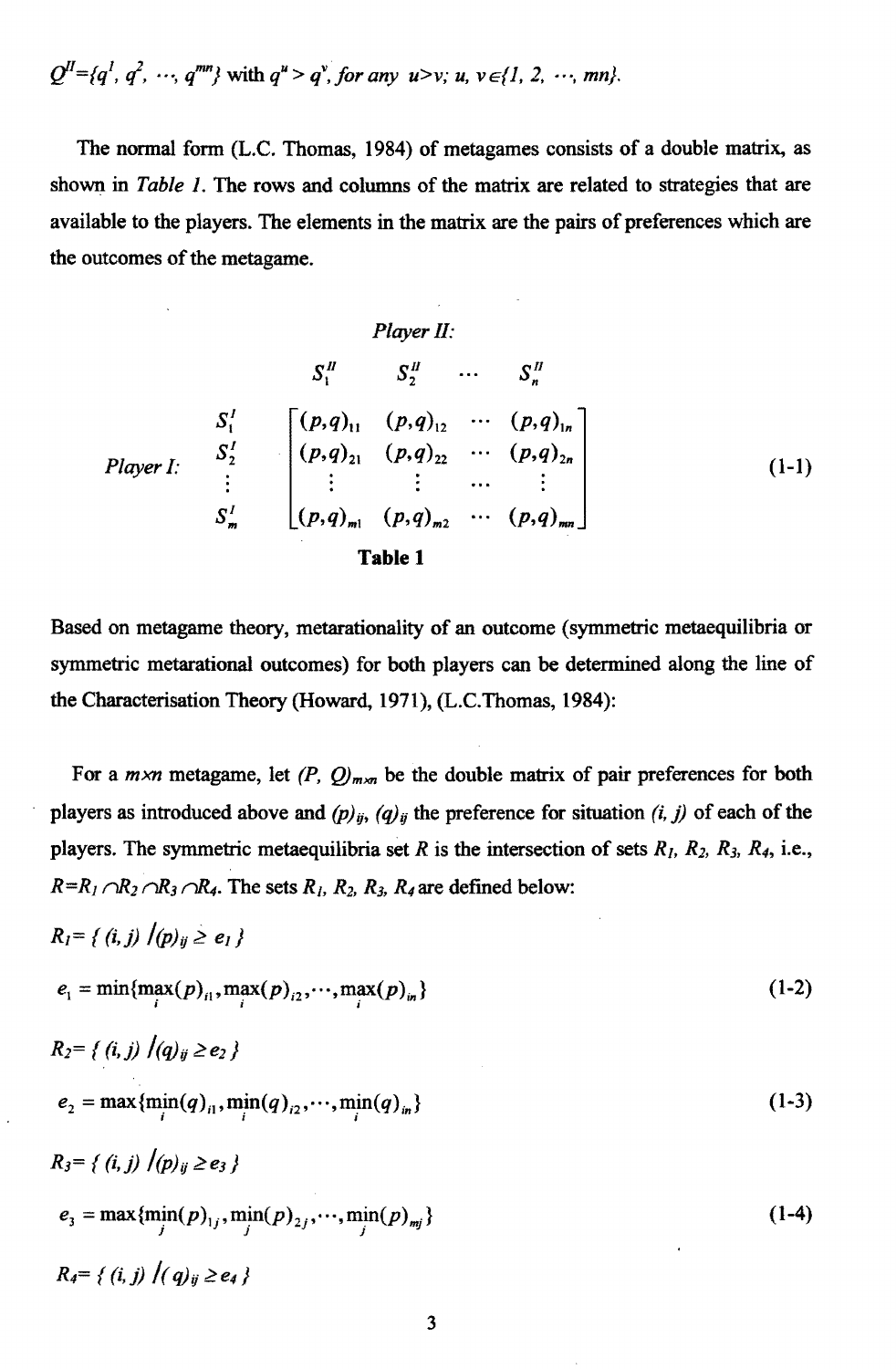$$
e_4 = \min_{j} \{ \max_{j} (q)_{1j}, \max_{j} (q)_{2j}, \cdots, \max_{j} (q)_{mj} \}
$$
 (1-5)

 $i=1, 2, \cdots, m; i=1, 2, \cdots, n$ .

Note that the set  $R$ , the solution set, can also be given as:

$$
R = R_p \cap R_q
$$
  
\n
$$
R_p = \{ (i, j) / (p)_{ij} \ge E_m \}
$$
\n
$$
(1-6)
$$

$$
R_q = \{ (i, j) / (q)_{ij} \ge E_n \} \tag{1-7}
$$

with

$$
max(e_2, e_4) = E_n
$$
  

$$
max(e_1, e_3) = E_m.
$$
 (1-8)

As known, it is possible that there is not any stable outcome ( $R = 0$ ) for a given metagame in some cases. Here we give a simple example to show  $R = 0$ :

*Player II:*  
\n
$$
S_1^H
$$
  $S_2^H$   $S_3^H$   
\n*Player I:*  $S_2^I$   $\begin{bmatrix} (1, 4)_{11} & (5, 8)_{12} & (6, 9)_{13} \\ (4, 5)_{21} & (2, 7)_{22} & (7, 2)_{23} \\ (9, 1)_{31} & (8, 3)_{32} & (3, 6)_{33} \end{bmatrix}$ 

According to the above metagames algorithm, for this concrete metagame we get:  $E_n=6, E_m=7;$  $R_p = \{(i, j) \mid (3, 1) \in (3, 2) \in (2, 3)\}, R_q = \{(i, j) \mid (1, 2) \in (1, 3) \in (2, 2) \in (3, 3)\}.$ Obviously,  $R=R_p\cap R_q=0$ .

Let us now investigate under what conditions metaequilibria do exist.

#### 2. Some Characteristic Functions and Its Properties

We define two functions N and M from  $\omega \rightarrow \mathbb{N}$ . Here  $\omega$  is a finite subset of R, to which we shall refer as a "digital field". For a given  $\omega$  and definite number  $X \in \mathbb{R}$  we define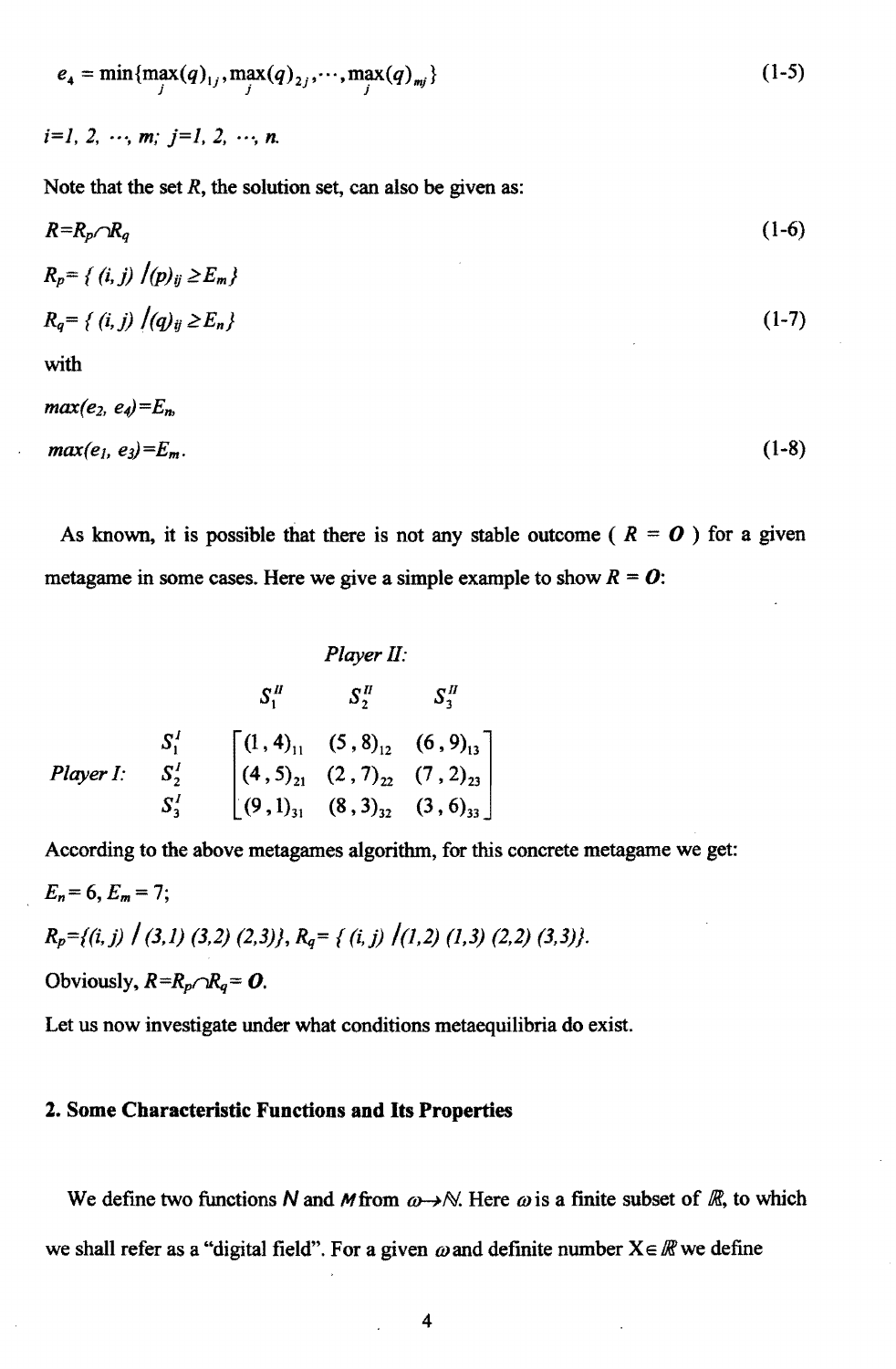$$
N(X, \omega) = \mathcal{L}\{x \in \omega, x \ge X\}
$$

$$
M(X, \omega) = \mathcal{L}\{x \in \omega, x \le X\}
$$

Where  $\emptyset$  is the cardinality of the given set.

For example:  $\omega$ ={1.25, 2, 4.1, 8, 5}, then  $N(2)=4$ ,  $N(8)=1$ ;  $M(2)=1$ ,  $M(8)=4$ .

Several useful properties of  $N(X, \omega)$  and  $M(X, \omega)$  are listed herebelow:

a. strict monotonicity properties:

If 
$$
X^1 > X^2
$$
, then  
\n $N(X^2, \omega) > N(X^1, \omega)$   
\n $M(X^1, \omega) > M(X^2, \omega)$   
\nIf  $N(X^2, \omega) > N(X^1, \omega)$  or  $M(X^1, \omega) > M(X^2, \omega)$ , then  
\n $X^1 > X^2$ 

b. monotonicity properties:

If 
$$
X^l \ge X^2
$$
, then  
\n $N(X^2, \omega) \ge N(X^l, \omega)$   
\n $M(X^l, \omega) \ge M(X^2, \omega)$   
\nIf  $N(X^2, \omega) \ge N(X^l, \omega)$  or  $M(X^l, \omega) \ge M(X^2, \omega)$ , then  
\n $X^l \ge X^2$ .

c. complementarity properties

$$
N(X, \omega) + M(X, \omega) = \mathcal{Z}(\omega).
$$

When we combine the characteristic function and its properties with two-player metagames, we get some further interesting properties.

Let us consider a  $m \times n$  metagame with  $e_1$ ,  $e_2$ ,  $e_3$ ,  $e_4$ ,  $E_m$ ,  $E_m$  as defined before. We have: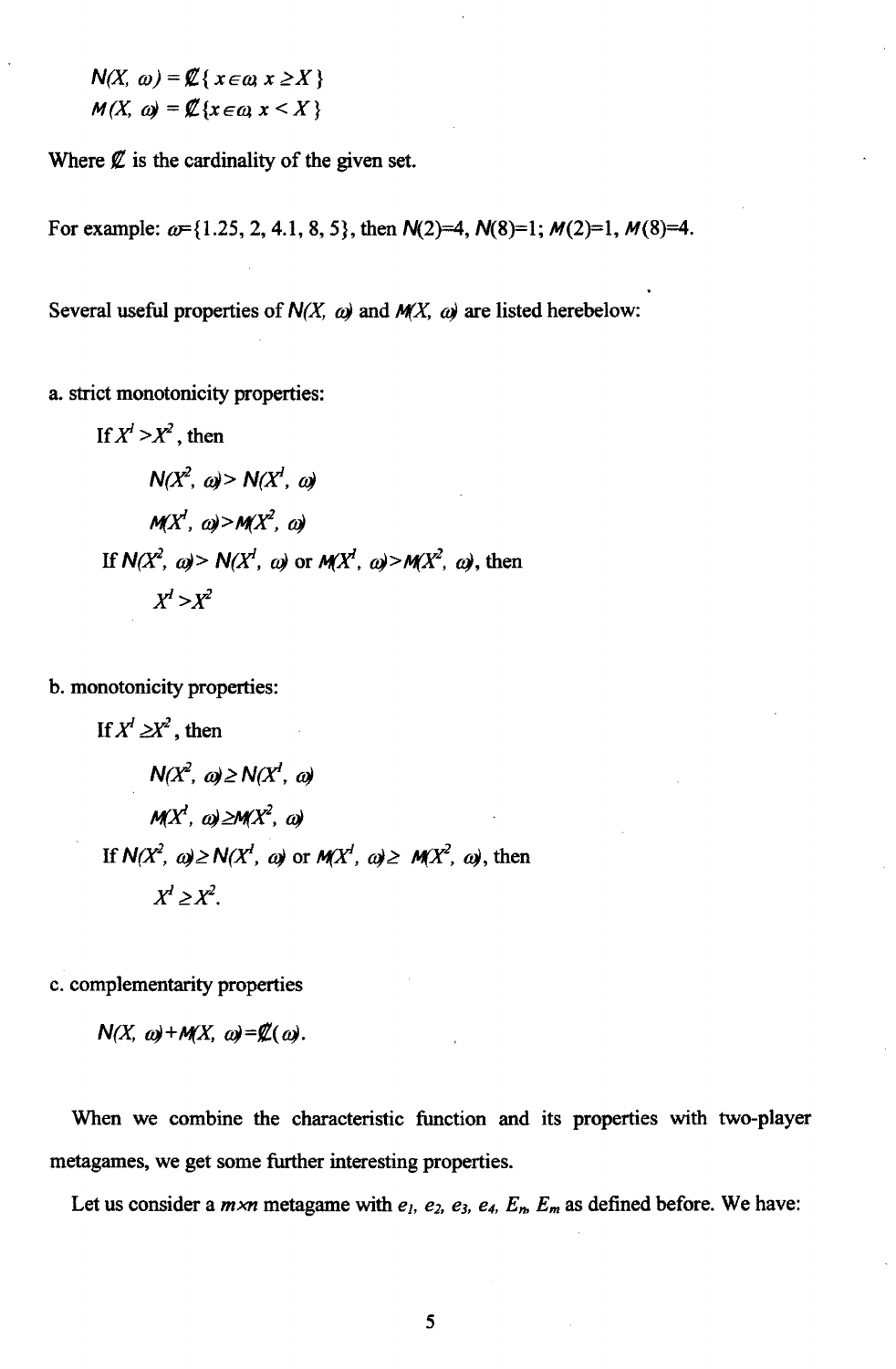d. If both players have strictly increasing preferences then one can easily derive from (1-

$$
2) - (1-5)
$$
\n
$$
n \le N(e_1, P^1) \le mn-m+1; m-1 \le M(e_1, P^1) \le mn-n.
$$
\n
$$
n \le N(e_3, P^1) \le mn-m+1; m-1 \le M(e_3, P^1) \le mn-n.
$$
\n
$$
m \le N(e_2, Q^1) \le mn-n+1; n-1 \le M(e_2, Q^1) \le mn-m.
$$
\n
$$
m \le N(e_4, Q^1) \le mn-n+1; n-1 \le M(e_4, Q^1) \le mn-m.
$$
\nIf at least one of the players has equivalent preferences for some situations then\n
$$
n \le N(e_1, P^1) \le mn; 0 \le M(e_1, P^1) \le mn-n
$$
\n
$$
n \le N(e_3, P^1) \le mn; 0 \le M(e_3, P^1) \le mn-n
$$
\n
$$
m \le N(e_2, Q^1) \le mn; 0 \le M(e_2, Q^1) \le mn-m
$$
\n
$$
m \le N(e_4, Q^1) \le mn; 0 \le M(e_4, Q^1) \le mn-m.
$$

e. If  $N(E_n, Q^U) > M(E_m, P^I)$ , or  $N(E_m, P^I) > M(E_n, Q^U)$ , then the metagame has at least one metaequilibrium.

Because of property b,  $N(E_n, Q^l) > M(E_m, P^l)$  means  $N(E_n, Q^l) > mn-N(E_m, P^l)$  or  $N(E_n, Q^H)$  +  $N(E_m, P^I)$  > mn. Hence, there exists at least one situation (s, t) with a pair preference (p,  $q)_{st}$  which satisfies  $(q)_{st} \ge E_n$  and  $(p)_{st} \ge E_m$ . In line with (1-6), (1-9), we know that situation *(s,* t) is a metaequilibrium. The line of reasoning is the same in case of  $N(E_m, P^l) > M(E_n, Q^l)$ .

f. 
$$
N(E_m, P^I) = min\{N(e_1, P^I), N(e_3, P^I)\}
$$
  
 $N(E_n, Q^II) = min\{N(e_2, Q^II), N(e_4, Q^II)\}$ 

It is because of  $(1-8)$  and property a.

g. 
$$
N(E_m, P^l) \geq n
$$
;  $N(E_n, Q^l) \geq m$ .

If both players' preferences are strictly increasing then

$$
N(E_m, P^l) \leq mn-m+1; N(E_n, Q^l) \leq mn-n+1.
$$

If at least one of the players has equivalent preferences for different situations, then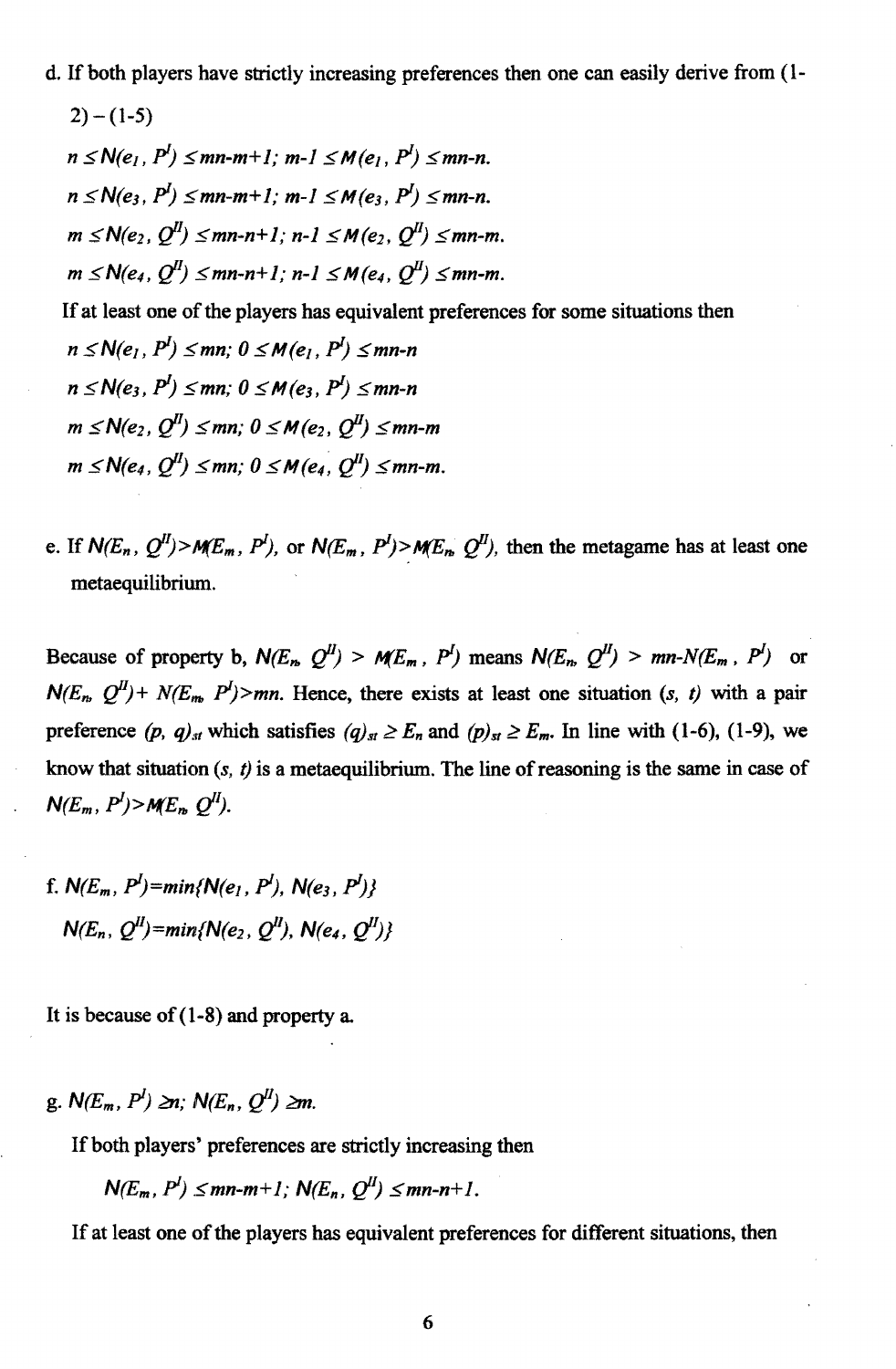$N(E_m, P^I) \leq mn$ ;  $N(E_n, Q^I) \leq mn$ .

This is due to the properties d and f.

h. Define  $Q^{row}$  as the "digital field" of all entries  $\subset Q^{II}$  generated by some row of pair preference matrix (1-1) and  $P^{col} \subset P^l$ , the "digital field" generated by the entries of some column, then

 $N(E_n, O^{row}) \geq 1$  $N(E_m, P^{col}) \geq l$ .

Proof: From (1-3),  $e_2 = \max{\{\min(q)_i, \min(q)_i\}}$ ,  $\cdots$ ,  $\min(q)_i$  , we have for some r  $e_2 = \min_j (q)_{j_r}$ . So for column *r*,  $N(e_2, Q^{i_0 l_r}) = m$ . This means that for any row we have  $N(e_2, \phi^{ow}) \geq 1$ .

From (1-5),  $e_4 = \min_{q} \{ \max_{j}(q)_{1j}, \max_{j}(q)_{2j}, \cdots, \max_{j}(q)_{mj} \}$ , we have for some s

 $e_4 = \min_j (q)_{sj}$ . Hence for any other *row*, there is at least one entry with its *q* bigger than  $e_4$ . So  $N(e_4, Q^{rows}) = 1$ ,  $N(e_4, Q^{rows}) \ge 1$ . It leads to  $N(e_4, Q^{row}) \ge 1$  for every row. Considering the above results and the fact, that  $E_n = max\{e_2, e_4\}$ , we obtain  $N(E_n, Q^{row}) \ge 1$ for every row.

With the same procedure it can be proved that the  $N(E_m, P^{col}) \geq 1$ .

i. From property h, we can easily get another property:

If  $\exists r$  such that  $N(E_m, P^{row}) = n$ , then the metagame has a metaequilibrium solution; or if  $\exists s$  such that  $N(E_n, Q^{cols}) = m$ , then the metagame has a metaequilibrium solution.

#### 3. More on Existence Theorems and a-Priori Probability

Theorem 1.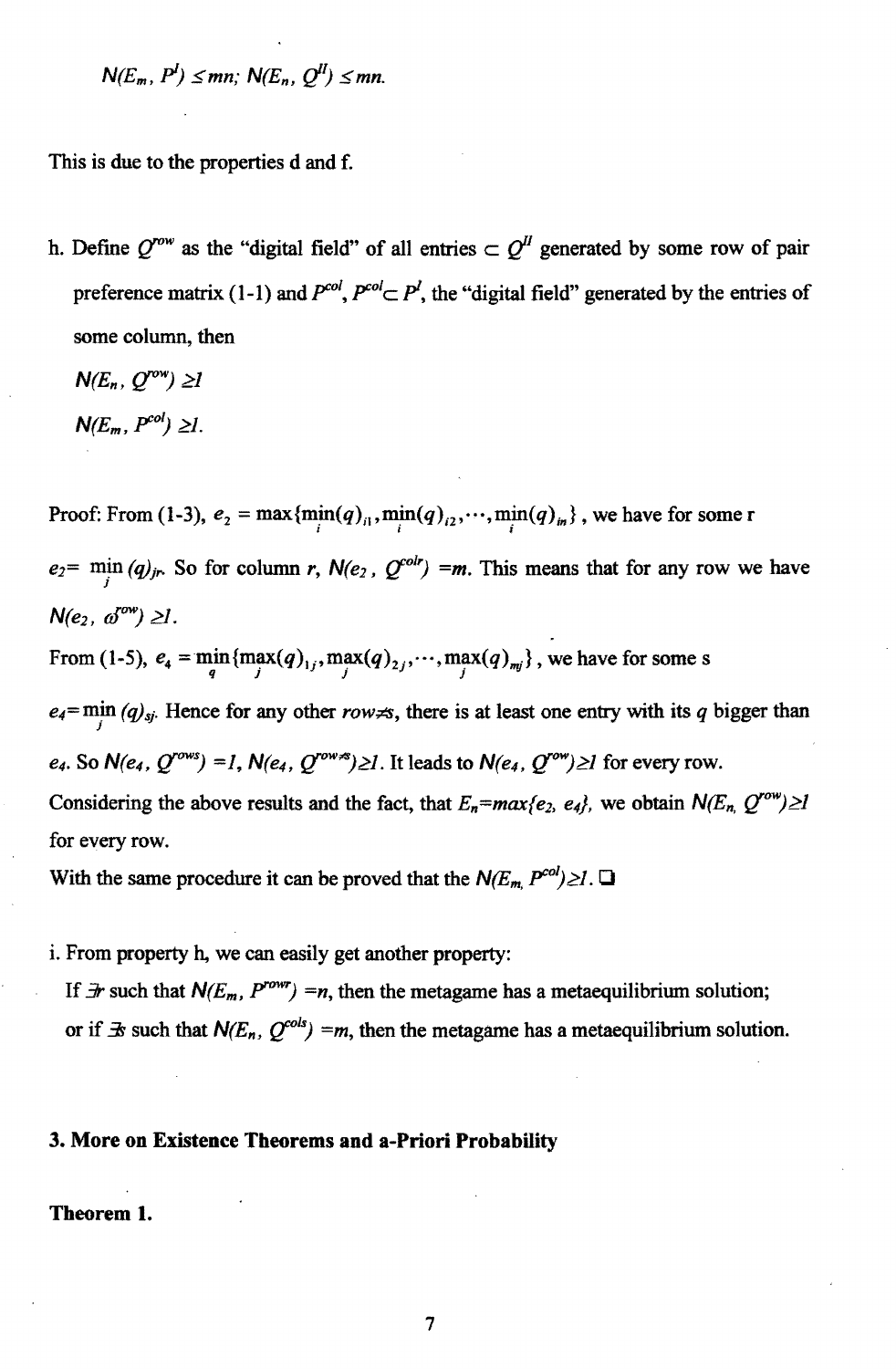*For a mxn metagame,* if *all entries for one column of the preference matrix correspond to the worst preferences*  $\{p^i, i=1, 2, \cdots, m\}$  for player I, the metagame has a *metaequilibrium solution.* 

If *all entries of one row of the preference matrix correspond to the worst preferences*   ${q^j, j=1, 2, \dots, n}$  for player II, the metagame has a metaequilibrium solution as well.

#### Proof:

Assume that all entries for a column of preference matrix satisfy the condition of Theorem 1 for player I. Obviously, in line with (1-2) and (1-4)  $e_1$  is equal to  $p^m$  and  $e_3$  is also equal to  $p^m$ . So we have  $E_m=p^m$ . Then

$$
M\!E_m, P^l) = M(p^m, P^l) \leq m-l.
$$

According to property g, we have  $N(E_n, Q^I) \ge m$ . So  $N(E_n, Q^I) > m-1 \ge M(E_m, P^I) =$  $M/p^m$ ,  $P^I$ ). From property e we know that the metagame has a metaequilibrium solution. For a row, if all its entries satisfy the condition of Theorem 1 for player  $II$ , then in line

with (1-3) and (1-5),  $e_2$  is equal to  $q^n$  and  $e_4$  is also equal to  $q^n$ . So we *have*  $E_n = q^n$ . Then  $M(q^n, Q^u) = M(q^n, Q^u) \leq n-1$ .

According to property g, we have  $N(E_m, P^I) \ge n$ . So  $N(E_m, P^I) > n-1 \ge M(E_n, Q^I) =$  $M(q^n, \alpha^I)$ . Based on property e we know that the metagame has a metaequilibrium solution.  $\Box$ 

Note. that theorem 1 can also be stated as:

**Corollary 1.** *For a mxn metagame of two players, it is always true that*   $E_m \geq p^m$ ,  $E_n \geq q^n$ . If  $E_m=p^m$ , or  $E_n=q^n$ , the metagame has a metaequilibrium solution. *For a metagame without metaequilibrium we must have that*  $E_m$ *> p<sup>m</sup> and*  $E_n$ *> q<sup>n</sup>.* 

Proof:

According to Eq.(1-2),

 $e_1 = \min\{\max(p)_{1}, \max(p)_{12}, \cdots, \max(p)_{in}\}\$ , we have  $e_1 = p^r, r \ge m$ . It means  $p^r \ge p^m$ .

According to Eq.(1-4),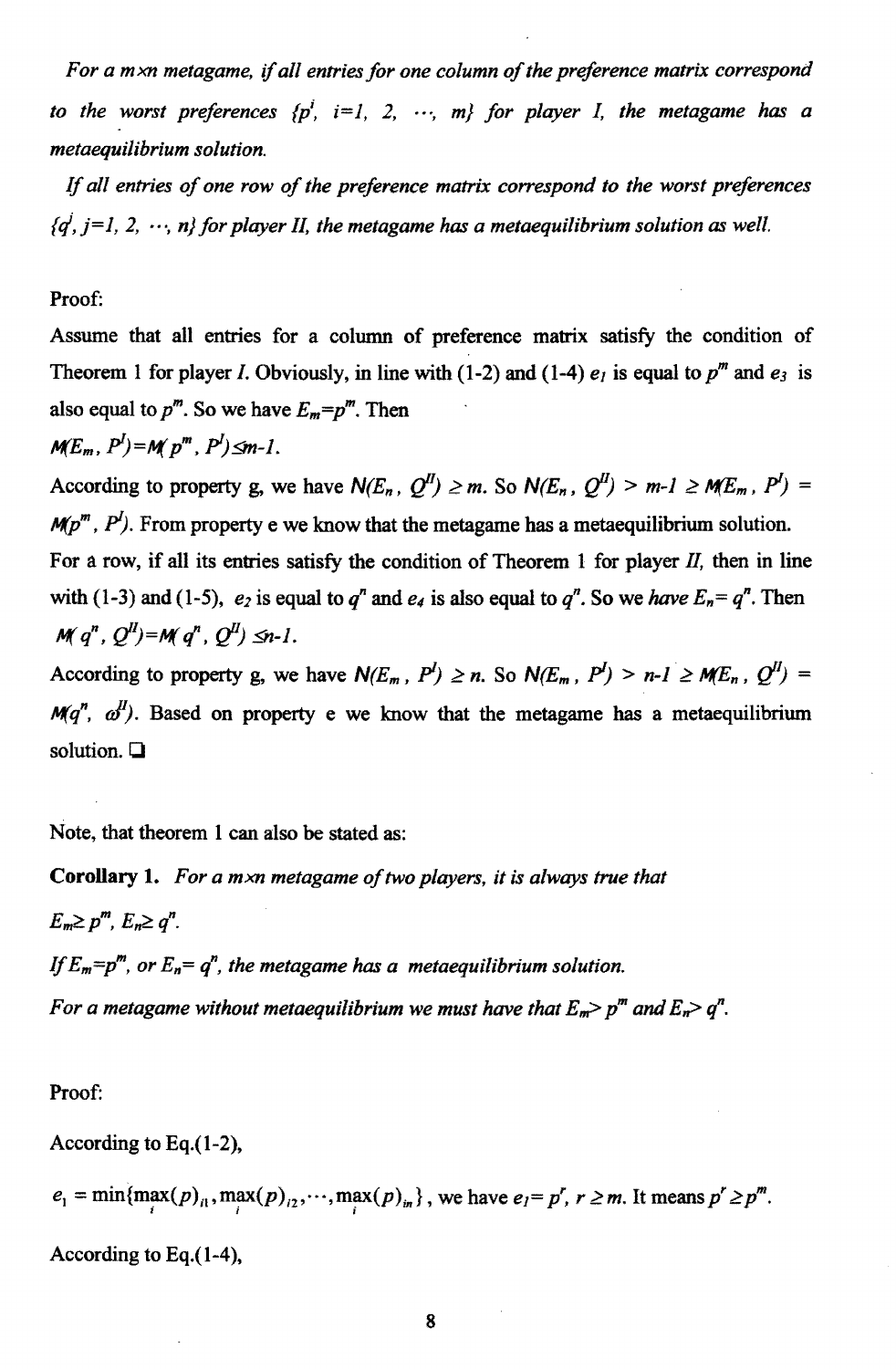$e_3 = \max{\{\min(p)_{1j}, \min(p)_{2j}, \cdots, \min(p)_{mj}\}}$ , we have  $e_3 = p^t, t \ge m$ . It means  $p^t \ge p^m$ . Since  $E_m = max\{e_1, e_3\}$ , unequal  $E_m \geq p^m$ . With the same reasoning we can prove  $E_n \geq q^n$ .

Corollary 2. *For a mxn metagame with strictly increasing preferences for each player, the a-priori probability of the metagame having a metaequilibrium solution, because player I's preferences satisfy the condition of theorem* 1, *is equal to or greater than* 

$$
\frac{m!(mn-m)!n}{(mn)!} \tag{3-10}
$$

The a-priori probability of a metagame having a metaequilibrium solution, because *player II's preferences satisfy the condition of Theorem* 1, *is equal to or greater than* 

$$
\frac{n!(mn-n)!m}{(mn)!} \tag{3-11}
$$

Corollary 3. *For a mxn metagames of two players with strictly increasing preferences*  satisfing the condition of Theorem 1, the a-priori probability of having a *metaequilibrium solution is equal to or greater than* 

$$
\frac{m!(mn-m)!n}{(mn)!} + \frac{n!(mn-n)!m}{(mn)!} - \frac{m!(mn-m)!n}{(mn)!} \frac{n!(mn-n)!m}{(mn)!} \tag{3-12}
$$

From theorem 1 we can get an another interesting consequence: if for one player every strategy he plays when his opponent plays a certain strategy, will lead to his worst preferences, then the metagame must have at least one stable outcome.

#### Theorem 2.

*For a mxn metagame of two players,* if *all entries for one row of the preference matrix correspond to the best preferences*  ${p^i$ ,  $i = mn-n+1$ ,  $mn-n+2$ ,  $\cdots$ ,  $mn$ } for player I, the *metagame has a metaequilibrium. The metaequilibrium must exist in this row.* If *all entries for one column of preference matrix correspond to the best preferences*  $\{q^i, j=$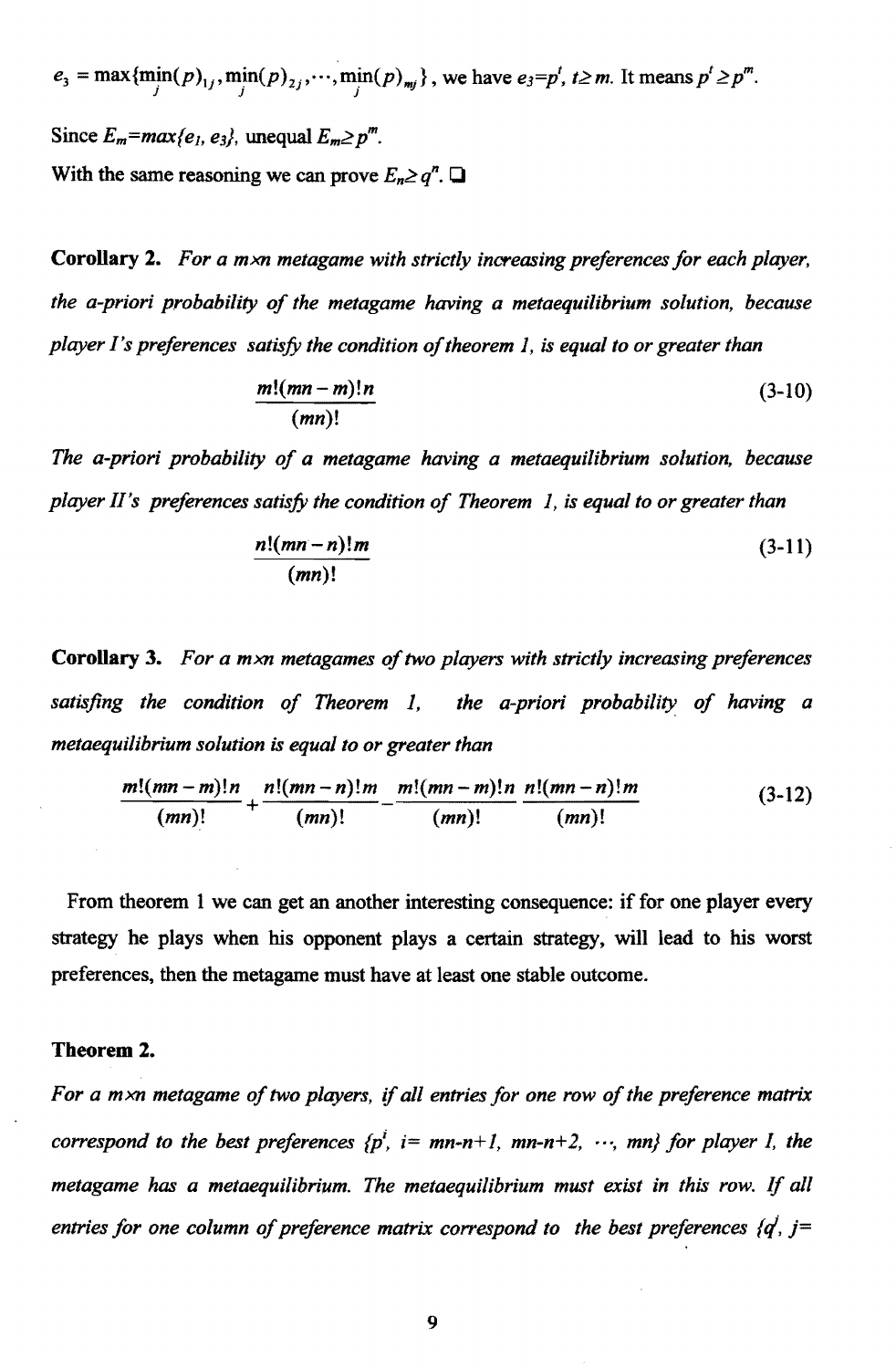$mn-m+1$ ,  $mn-m+2$ ,  $\cdots$ ,  $mn$ } for player II, the metagame has a metaequilibrium. The *metaequilibrium must exist in this column.* 

#### Proof:

Assume all entries of the *s-th* row of the preference matrix correspond to the preferences  ${p^i$ , *i*= mn-n+1, mn-n+2,  $\cdots$ , mn } for player *I*. In line with (1-2) and (1-4), we have  $e_i=p^{mn-n+1}$ ,  $e_3=p^{mn-n+1}$ . So  $E_m=p^{mn-n+1}$ ,  $N(E_m, P^{rows})=n$  for row *s*. According to property i, the metagame has a metaequilibrium solution. It is obvious that the in *s-th* row there is at least one situation with  $p \geq E_m$  and  $q \geq E_n$ , which means that in the *s*-th row there must be a metaequilibrium.

With the same reasoning, we can prove metaequilibrium existence in case all entries for one column are the *preferences {d', j=mn-m+1, mn-m+2, ..., mn}* for player *II*.  $\Box$ 

From theorem 2 we can also get another interesting consequence: when one player has a definite strategy to play against any strategy of his opponent, which will lead to his best preferences, then the metagame must have at least one stable outcome.

Corollary 4. For a m xn metagame of two players, it is true that  $E_m \leq p^{mn-n+1}$ ,  $E_n \leq q^{mn-m+1}$ .

#### Proof:

Suppose  $E_m > p^{mn-n+1}$ , we have  $E_m \ge p^{mn-n+1+r} > p^{mn-n+1}$ . Because of  $N(E_m, P^l) \le N(p^{mn-n+1+r}, P^l)$  (according to property b) and  $N(p^{mn-n+1+r}, P^l) = n-r \le n-l$ , we have  $N(E_m, P^l) \leq n-l$ . Due to property g,  $N(E_m, P^l) \geq n$ . So  $E_m \leq p^{mn-n+1}$ . Suppose  $E_n > q^{mn-m+1}$ , we have  $E_n \ge q^{mn-m+1+s} > q^{mn-m+1}$ . Also  $N(E_n, Q^H) \le N(q^{mn-m+1+s}, Q^H)$ (according to property b) and  $N(q^{mn-m+1+s}, Q^{II}) = n-s \leq m-1$ , so  $N(E_n, Q^{II}) \leq m-1$ . Due to property g,  $N(E_n, Q^I) \geq m$ . So  $E_n \leq q^{mn-m+1}$ .  $\Box$ 

Analogous to before we have corollary 5 and corollary 6: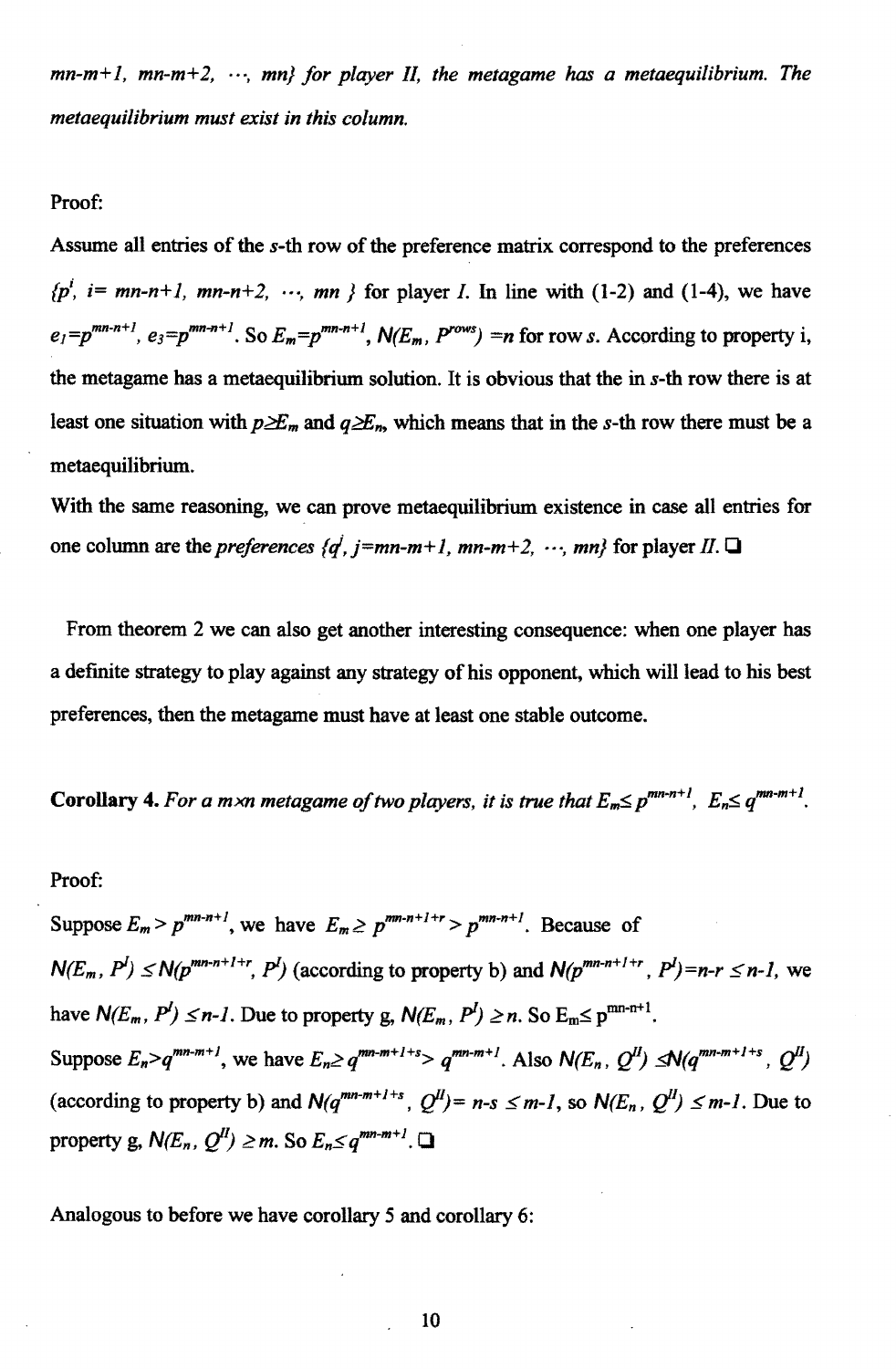Corollary 5. For a mxn metagame of two players with strictly increasing preferences *for each player, the a-priori probability of having a metaequilibrium solution because player /'s best preferences correspond to one row of the preference matrix is equal to or greater than* 

$$
\frac{n!(mn-n)!m}{(mn)!}.
$$
\n(3-13)

*The a-priori probability of a metagame having a metaequilibrium solution because player II's best preferences correspond to one colunm of the preference matrix is equal to or greater than* 

$$
\frac{m!(mn-m)!n}{(mn)!}.
$$
\n(3-14)

Corollary 6. For a mxn metagame of two players with strictly increasing preferences *satisfying theorem* 2 *for each player, the a-priori probability of having a metaequilibrium solution is equal to or greater than* 

$$
\frac{m!(mn-m)!n}{(mn)!} + \frac{n!(mn-n)!m}{(mn)!} - \frac{m!(mn-m)!n}{(mn)!} \frac{n!(mn-n)!m}{(mn)!}.
$$
 (3-15)

It is easy to conclude the a-priori probability of having a metaequilibrium solution when two. players preferences satisfy both Theorem 1 condition and Theorem 2 condition. The a-priori probability is equal to or greater than

Eq.(3-15)+Eq.(3-15)-Eq.(3-15)×Eq.(3-15).

#### Theorem 3.

*For a mxn metagame of two players,* if *there exists a situation (s, t) with*   $(p)_{st} \in \{p^{mn-n+1}, p^{mn-n+2}, \dots, p^{mn}\}$  and  $(q)_{st} \in \{q^{mn-m+1}, q^{mn-n+2}, \dots, q^{mn}\}$ , the metagame has a *metaequilibrium solution and the (s,* t) *must be a metaequilibrium.* 

Proof: Because of  $(p)_{st} \geq p^{mn-n+1}$ , according to corollary 4, it is obvious that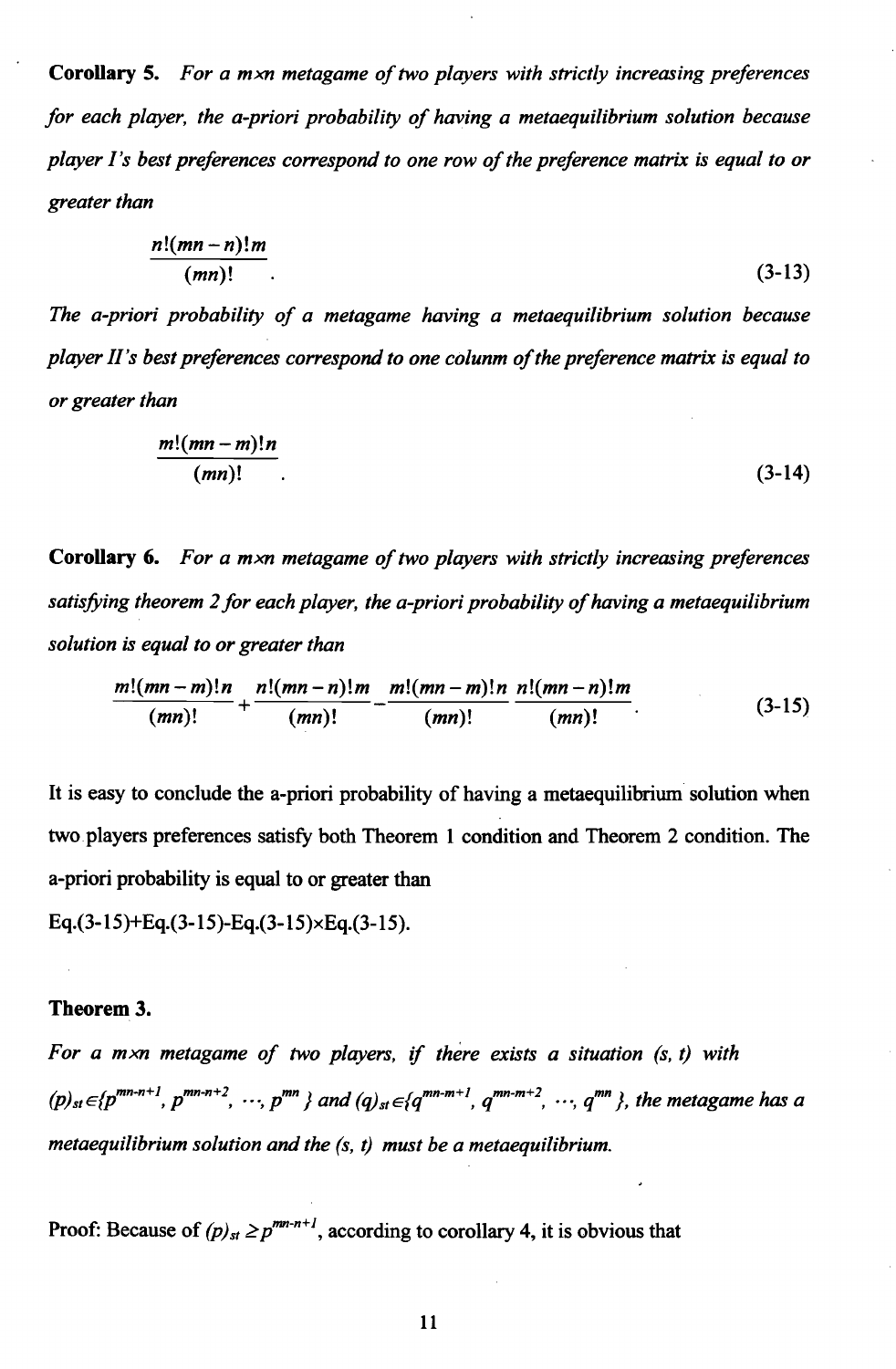$(p)_{st} \ge E_m$ .

With corollary 4, we also have

 $(q)_{st} \geq E_n$ 

Obviously from (1-6) and (1-9), we know that  $(s, t)$  must be a metaequilibrium.  $\Box$ 

#### Tbeorem 4.

For a mxn metagame of two players with strictly increasing preferences for each players, *the a-priori probability of having a metaequilibrium solution because the players preferences satisfy Theorem* 3 *is equal to or greater than* 

$$
1 - \frac{(mn-n)!(mn-m)!}{(mn)!(mn-m-n)!} \tag{3-16}
$$

The formulas (3-10) to (3-16) can be obtained counting arrangements and combinations. Here we take Theorem 3 as example to get formula (3-16). We define

$$
A_m^n = n! \binom{m}{n} = \frac{m!}{(m-n)!}.
$$

For a *m*<sub>xn</sub> metagame, the numbers of all cases satisfying Theorem 3 condition are equal to the number of all arrangement cases minus the number of cases unsatisfied Theorem 3, 1.e.,

$$
A_{mn}^{mn} \times A_{mn}^{mn} - A_{mn}^{mn} \times A_{mn-m}^{n} \times A_{mn-n}^{mn-n}
$$
 (3-17)

The first  $A_{mn}^{mn}$  accounts for player  $\Gamma$ s ordinal preferences;

The second and the third  $A_{mn}^{mn}$  account for player *II*'s ordinal preferences;

- $A''_{mn-m}$  is the number of arrangements of all top preferences for player I such that there is no intersection with the top preferences of player *II;*
- $A^{mn-n}_{m-n}$  is the number of all arrangements of non-top preferences for player I in the remaining *mn-n* surplus positions;

Formula (3-17) is equivalent to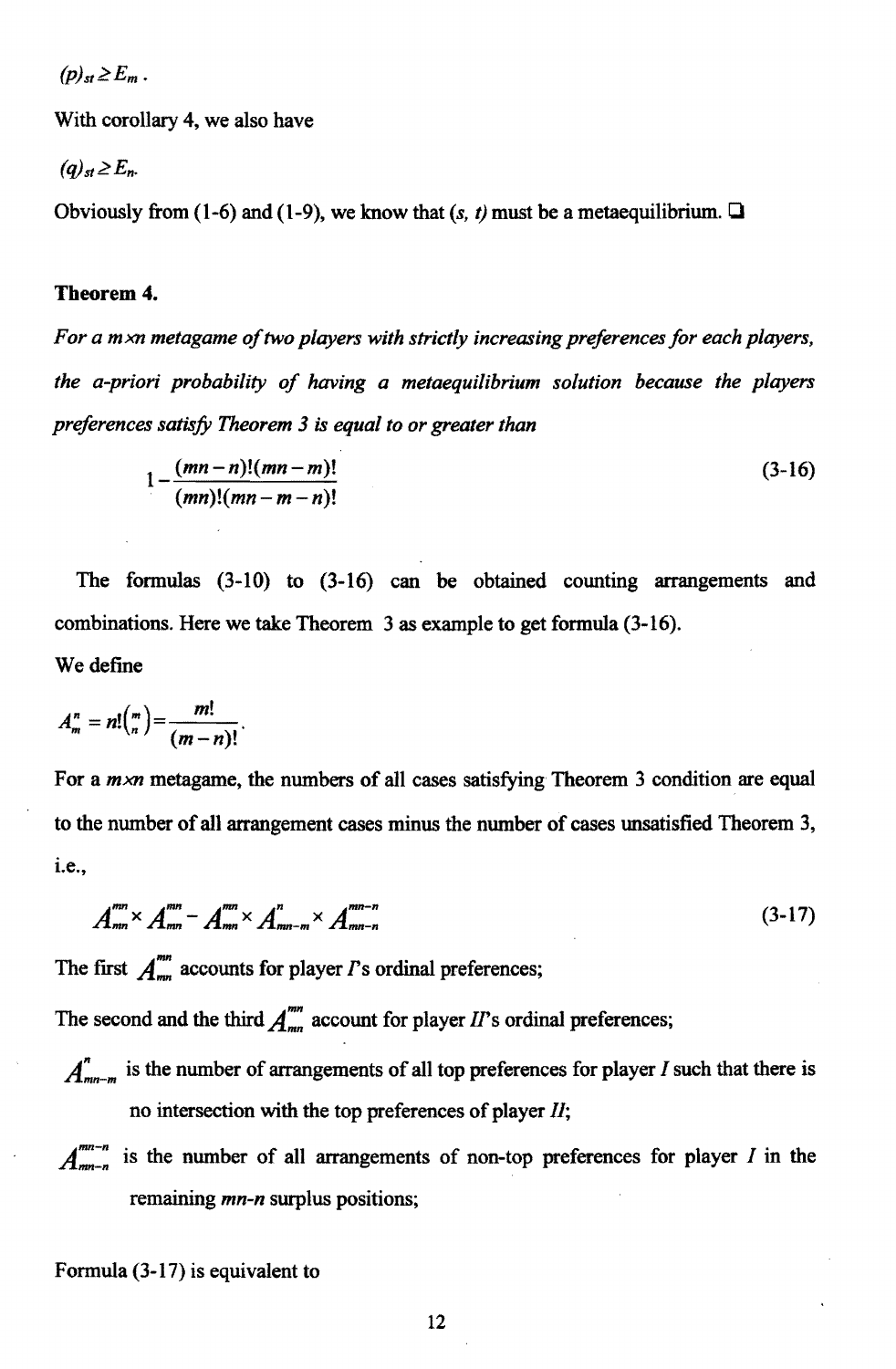$$
(mn)!(mn)!-(mn)!\frac{(mn-m)!}{(mn-m-n)!}(mn-n)!
$$
  
=
$$
(mn)![(mn)!-(mn-m)!(mn-n)!]
$$
  

$$
(3-18)
$$
  

$$
(mn-m-n)!
$$

When (3-18) is divided by  $A_{mn}^{mn} \times A_{mn}^{mn}$ , the number of all arrangements for two players, we get the probability:

$$
1 - \frac{(mn-n)!(mn-m)!}{(mn)!(mn-m-n)!}
$$

as mentioned.  $\Box$ 

**Corollary 7.**  $1 - \frac{(mn-n)!(mn-m)!}{(mn)!(mn-m-n)!}$  is a decreasing sequence in m and n. It has the *limit value 1\_e-*1 .

Corollary 7 shows that for any metagame the a-priori probability of metaequilibrium existence is more than 0.632.

#### Theorem S.

*For a m×n metagame of two players, if*  $E_m = p^r$ ,  $E_n = q^s$ ,  $r+s-2 < mn$ , then the metagame *has a metaequilibrium solution.* 

#### Proof:

The proof is simple.

 $N(E_m, P^l) = N(p^r, P^l) \ge mn-r+1$ 

 $M(E_n, O^{\textit{II}}) = M(q^s, O^{\textit{II}}) \leq s-1$ 

Because of  $r+s-2$ <*mn*, so  $N(p^r, P^l) > M(q^s, Q^l)$  and then  $N(E_m, P^l) > M(E_n, Q^l)$ . In line with property e the metagame has a metaequilibrium solution.  $\Box$ 

According to property e and theorem 5 we have corollary S:

Corollary 8. If *a metagame has a metaequilibrium solution, then the number of metaequilibria of the metagame is at least*  $N(E_m, P^I) + N(E_n, Q^I)$ -mn.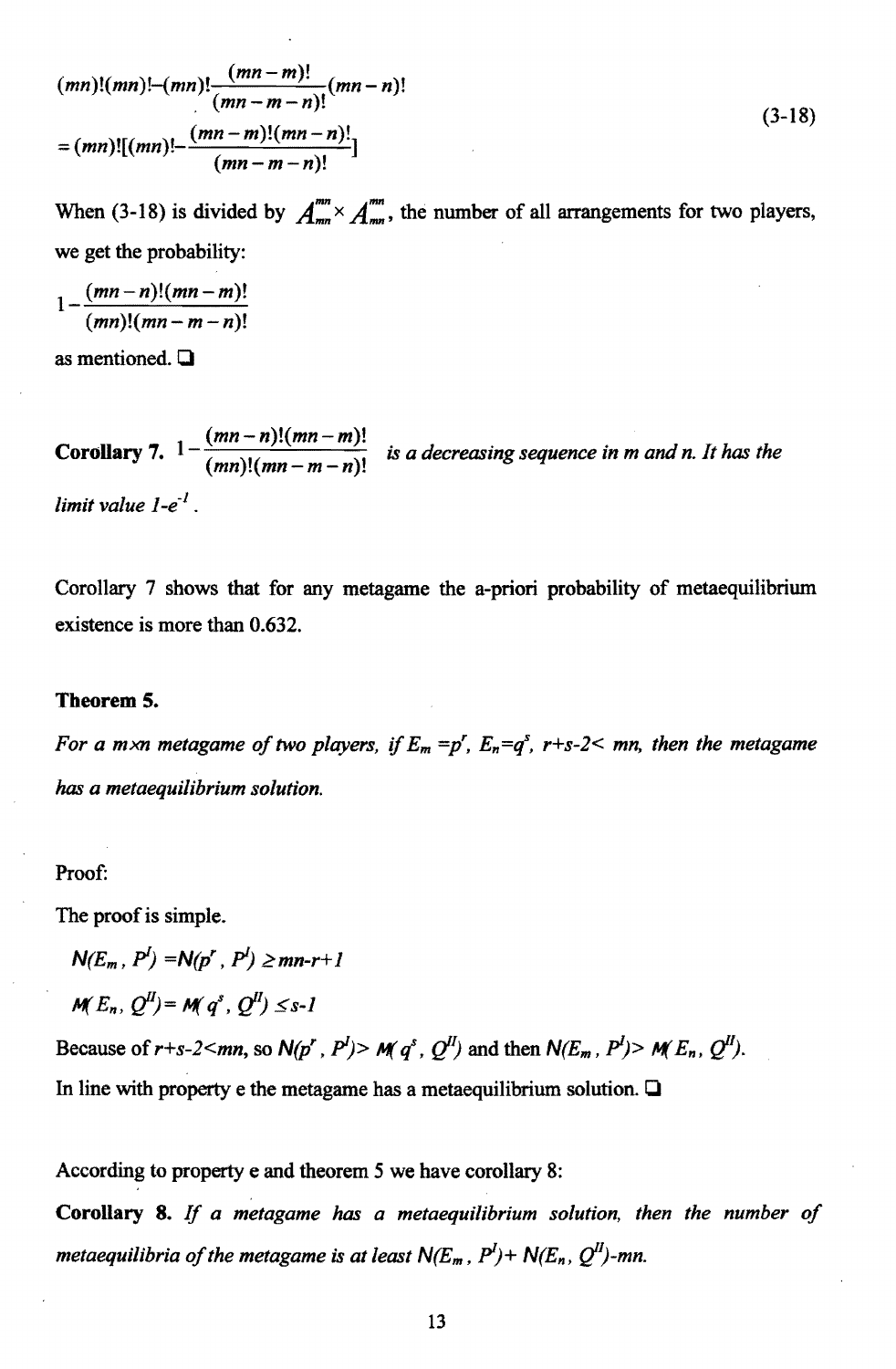In order to investigate the accuracy of the bounds given in the above theorems, we have calculated the exact a-priori probability of existing metaequilibrium solution to a metagame:

For *2x2* metagame, the a-priori probability of metaequilibrium existence is more than 0.926 due to above theorems. We also calculated the accurate result using simulation based on original metagames formula. The accurate probability is 0.944.

For  $2\times3$  or  $3\times2$  metagame, the a-priori probability of existing metaequilibrium solution is more than 0.845 based on the above theorems. The accurate result is 0.941.

For *3x3* metagame, the a-priori probability of existing metaequilibrium solution is more than 0.779 based on the above theorems. If, for a metagame its range is more than  $3\times3$  it is too difficult to get accurate result because of huge quantity of calculation.

#### *References*

- [1] D.V. Lindley, *Making decisions,* John Willey & Sons Ltd. London, 1985.
- [2] K. W. Hipel, N.M. Fraser, *Metagame analysis of the Garrison conflict.* Water Resources Research 16(4), 1980.
- [3] L.C. Thomas, *Games, theory and application,* Ellis Horwood, Chichester, England, 1984.
- [4] Nigel Howard, *Paradoxes of rationality: theory of metagames and political behaviour,* The MIT Press Cambridge, Massachusetts, 1971.
- [5J N.M. Fraser, K. W. Hipel, and J. del Monte, *Algorithmic approaches to conflict analysis*, Proceedings of the International Symposium on Research on Social Conflict and Harmony, Erasmus University. Rotterdam, The Netherlands, January 1983.
- [6] N.M. Fraser, K.W. Hipel, *Conflict Analysis-Models and Resolutions,* North-Holland, 1984.
- [7] N.M. Fraser, K. W. Hipel, *Solving complex conflicts,* IEEE Transactions on Systems. Man and Cybernetics. Vol.SMC9, 805-815, 1979.
- [8J N.M. Fraser, K.W. Hipel, *Metagame analysis of poplar river conflict,* J.ORS.31, 1980.